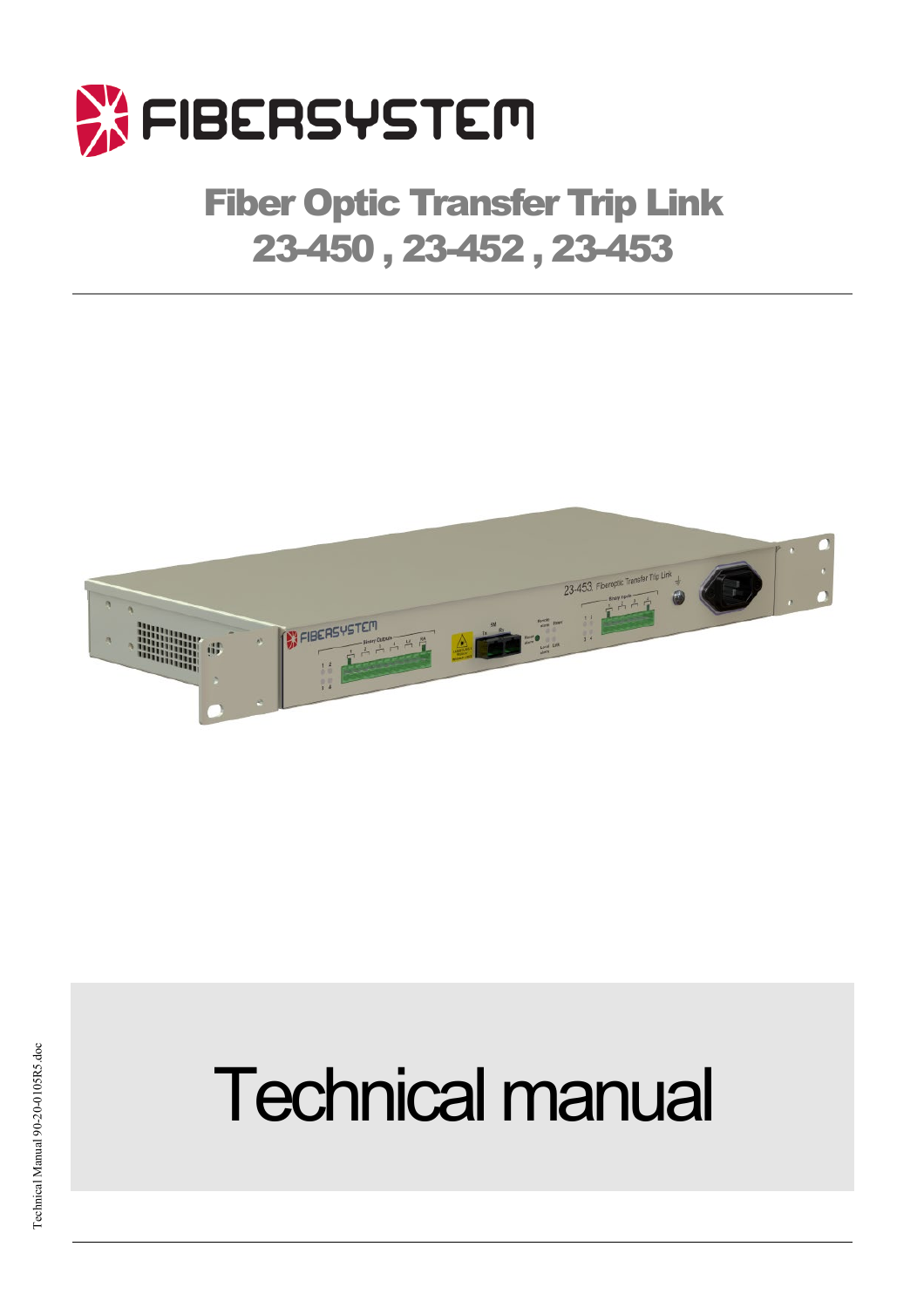## About the contents of this manual

The information in this document may be changed at any time without notice..

## Table of Contents

| About the contents of this manual            | i              |
|----------------------------------------------|----------------|
| <b>Table of Contents</b>                     | i              |
| Version and revision history.                | 1              |
| <b>Revision history for product:</b>         | 1              |
| Revision history for this document.          | 1              |
| <b>Functional</b>                            | $\overline{2}$ |
| <b>Features</b>                              | 3              |
| <b>Transfer Trip</b>                         | 3              |
| <b>Binary Inputs</b>                         | 3              |
| <b>Binary Outputs</b>                        | 3              |
| <b>Fiberoptic and data transfer protocol</b> | 3              |
| <b>Power Supply.</b>                         | 4              |
| <b>Transfer Trip time</b>                    | 4              |
| <b>Physical size</b>                         | 4              |
| Unpacking.                                   | 5              |
| Product 23-450 / 23-452 / 23-453 consists    |                |
| of:                                          | 5              |
| Serial number.                               | 6              |
| <b>Front Panel.</b>                          | 6              |
| <b>Back Panel.</b>                           | 6              |
| <b>Binary Inputs.</b>                        | 6              |
| <b>Binary Outputs</b>                        | 7              |
| <b>Alarm Relays Outputs</b>                  | 7              |
| <b>Fiber Optic Port.</b>                     | 7              |
| <b>Connection diagram.</b>                   | 8              |

| <b>Functional earth/ground.</b> | 8  |
|---------------------------------|----|
| Power on.                       | 9  |
| <b>LED-status.</b>              | 9  |
| CE - mark                       | 11 |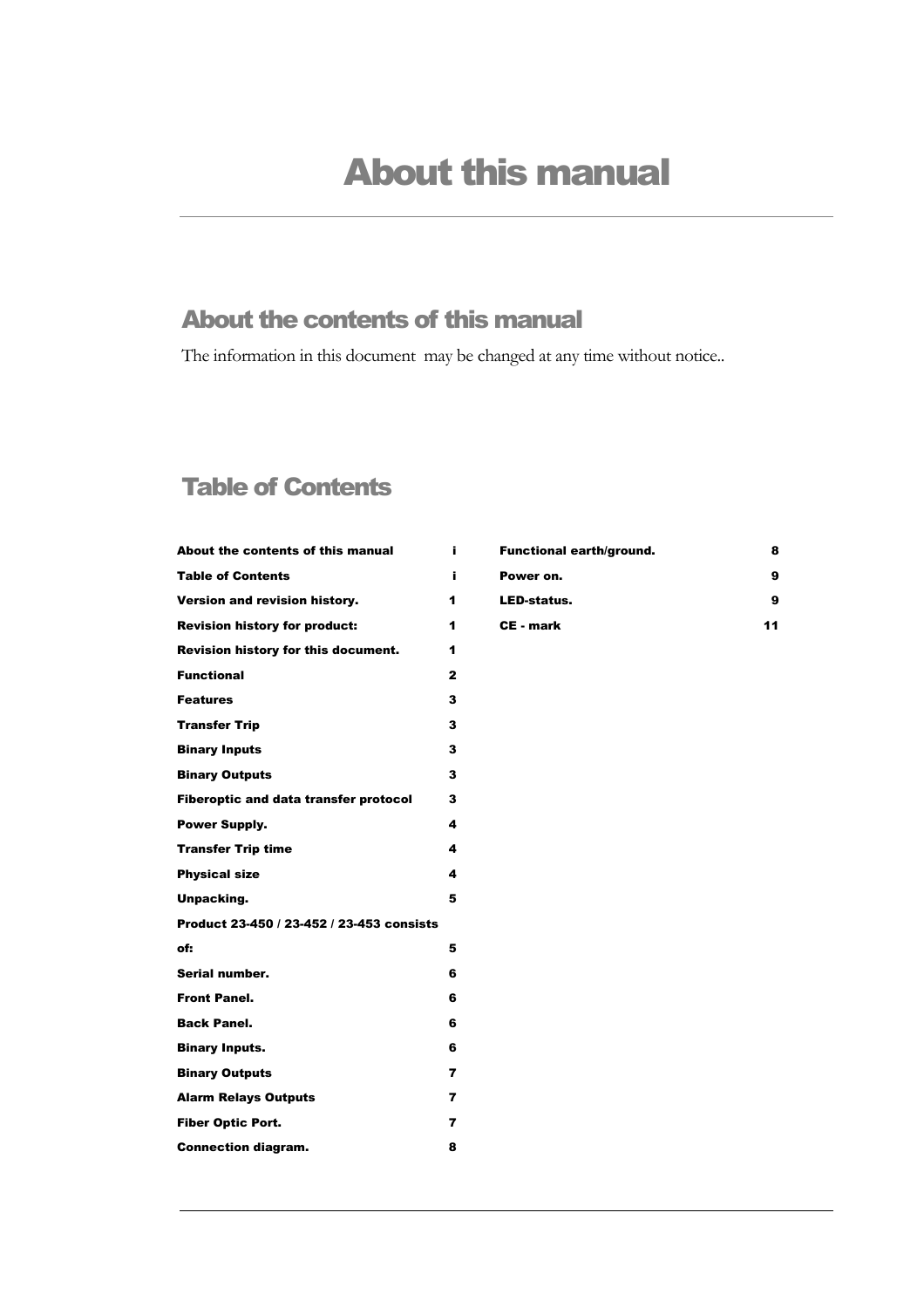### Version and revision history.

#### Revision history for product:

23-450 Revision 0. Valid from serial number: *FS02333 (2003-10-30).*  Functional ground screw added: *FS-02370 (2004-02-02).*  23-452 Revision 0. Valid from serial number: *5502755 (2004-07-08).*  23-453 Revision 0. Valid from serial number: *(2005-03-30).* 

#### Revision history for this document.

Revision 0. 2003-12-10, AnNy, document created. Revision 1. 2004-01-30, AnNy, Pictures updated. Functional ground added. Revision 2. 2004-02-05, AnNy, Physical size corrected. Part list corrected. Revision 3. 2004-07-08, AnNy, Product 23-452 added – singlemode and BI 220VDC. Revision 4. 2004-08-26, AnNy, Information on power supply connectors corrected. Revision 5. 2005-03-29, AnNy, Product 23-453 added – singlemode and BI 110VDC.

> **Document properties.**  Last saved: 2005-03-29 14:05 Filename: Technical Manual 90-20-0105R5.doc

#### **Author.**

Created by Anders Nyström. Last saved by Anders Nyström.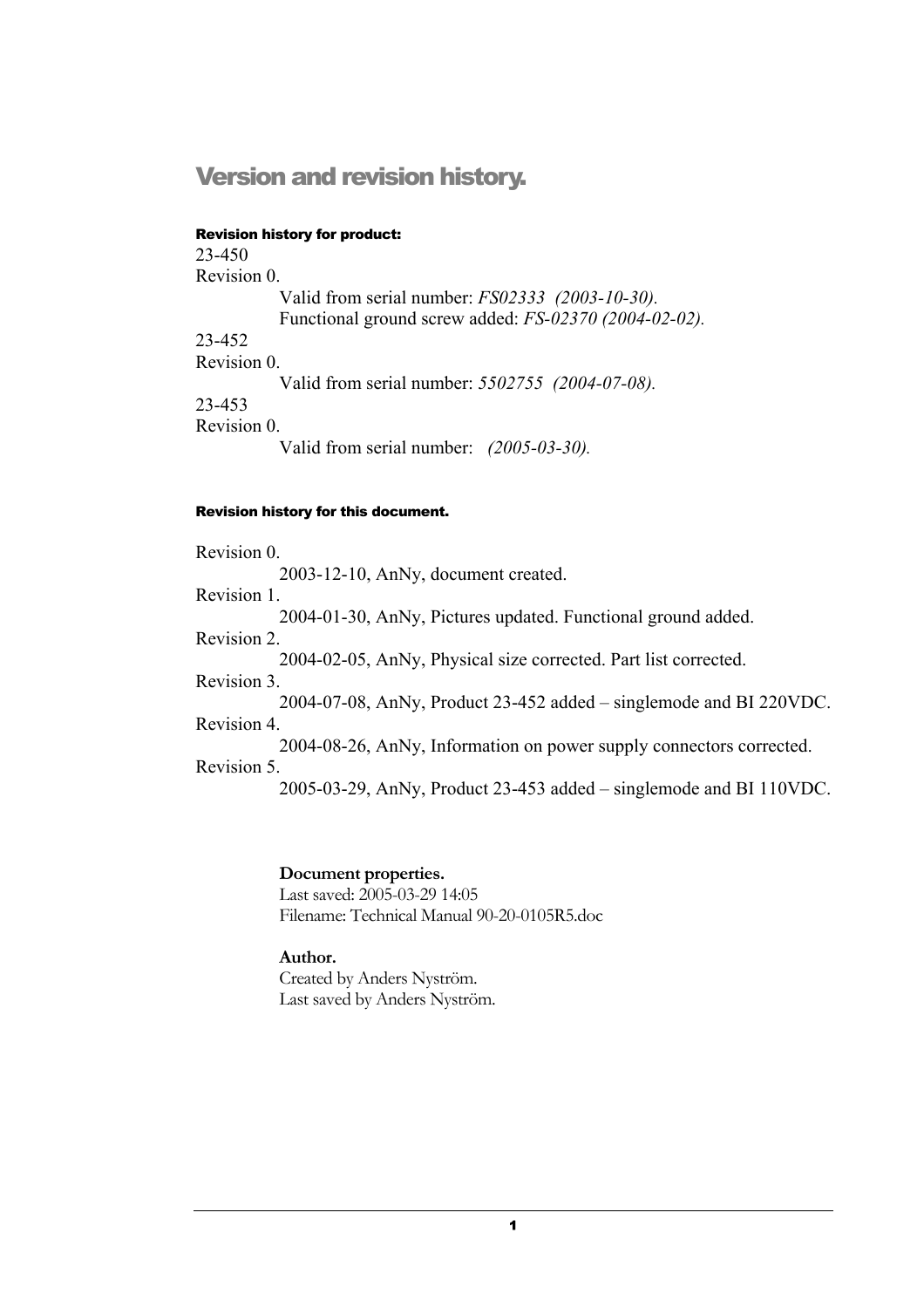# General description

## **Functional**

The Fiber Optic Transfer Trip Link is intended to extend binary functions over medium and long distances. E.g. transfer trip.

The link can be delivered with fiber optic components for distances up to 80km. The protocol used by the link is designed to have high security..

The transfer trip time is around 8ms from Binary Input to Binary Output.

The link is designed for duplex mode, (2 fibers). 4 signals can be transferred in each direction. The link can also be used in simplex mode, (1 fiber). Note that the remote alarm function has no relevance in simplex mode..

Every binary input is "sampled" with 25Msamples per second. The sampled input data is filtered for changes over a period of 1ms. The filtered input data is sent as a data message on the fiber.

In order to increase the security, for example against disturbances, the protocol on the fiber, needs 4 consecutive equal data messages before any change of the Binary output.

In addition there is a fiber optic link-control, indicating correct received data messages. This is indicated to the user by a "Link OK" – LED.

There is also a "Local alarm" – LED, and a "Local alarm" relay. (Contact open at no error). The relay and the LED are activated when an error is found. For example, at link loss.

Both the "Local Alarm"-LED and -relay has a latched function. When an error is detected in the local unit, the Local Alarm-LED is lit and the Local Alarm-relay is activated. They stay activated until the Reset alarm button is pressed.

In duplex mode, the "Local alarm" – indication is sent to the remote unit, and there indicated as "Remote alarm".

There is one "Remote alarm" – LED, and one "Remote alarm" relay.

The Remote Alarm-LED and relay has a monostable latch function. An error detected in the remote unit will be sent to the local unit and indicated by Remote Alarm-LED and relay. When the remote unit no longer detects errors, Link-OK, Remote Alarm-LED and the relay, are inactivated. Short remote error pulses are prolonged to some seconds of time, to make sure all Remote Alarms are detectable and visualized.

Both "Local alarm" and "Remote alarm" relay outputs have the same data as for the Binary outputs. See "Features".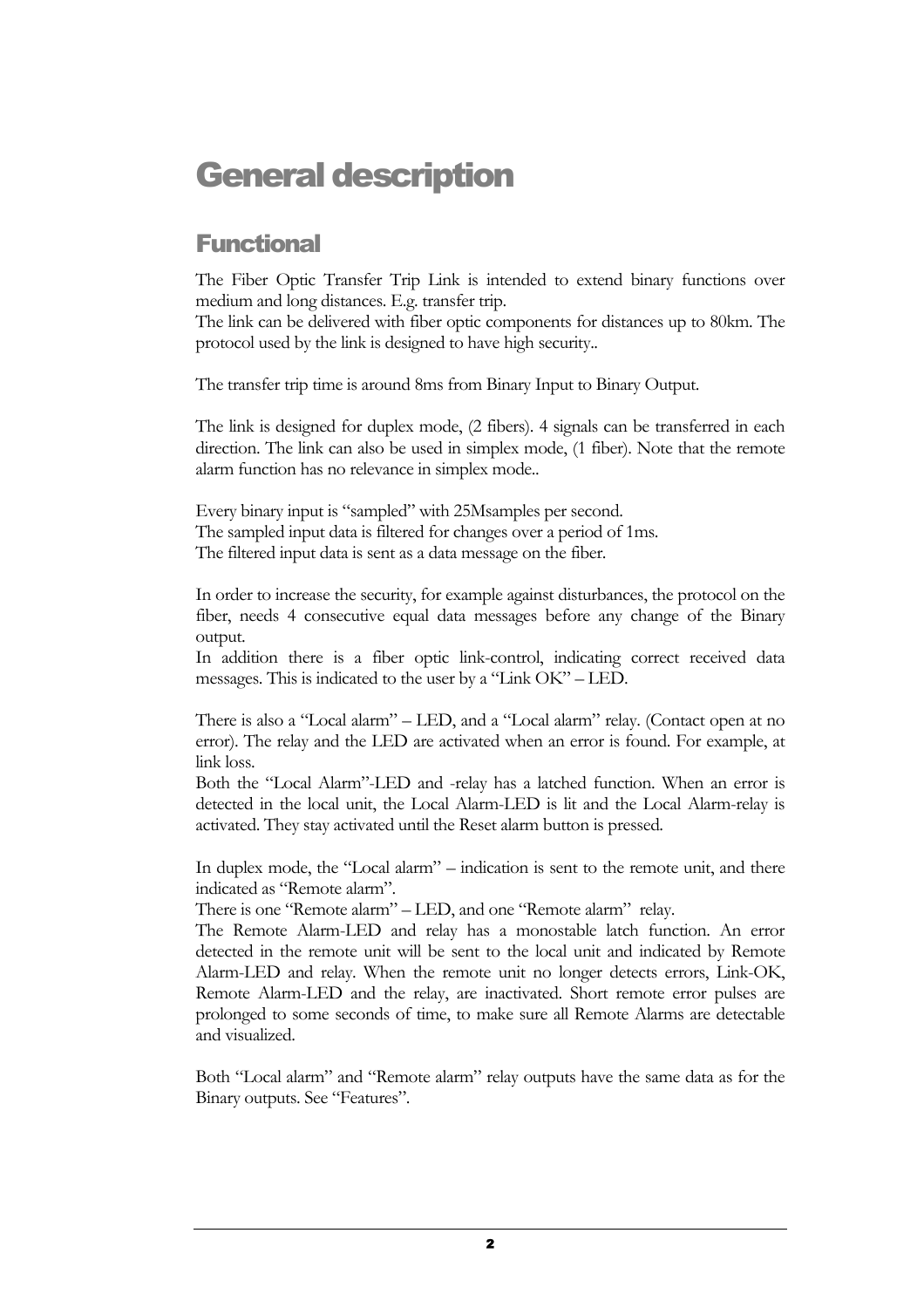#### Features

#### Transfer Trip

| Typical operate time | $<8$ ms |
|----------------------|---------|
| Typical reset time   | 3ms     |

#### Binary Inputs

The 4 binary inputs has optical isolation, (optocoupler).

| 2kV immunity common mode. |                                                        |
|---------------------------|--------------------------------------------------------|
| $23 - 450$                | Rated Voltage $110/125$ V DC $\pm 20\%$ , (88-150VDC). |
|                           | Power consumption, max 0.2 W/input. (Multimode         |
|                           | fiber).                                                |
| 23-452                    | Rated Voltage 220/250 V DC +20%, (176-300VDC).         |
|                           | Power consumption, max 0.4 W/input. (Singlemode        |
|                           | fiber).                                                |
| 23-453                    | Rated Voltage $110/125$ V DC $\pm 20\%$ , (88-150VDC). |
|                           | Power consumption, max 0.2 W/input. (Singlemode        |
|                           | fiber).                                                |
|                           |                                                        |

Other rated voltages are quoted on request.

#### Binary Outputs

| Making capacity      | $30A\,0.2s$ , $10A\,1.0s$                |
|----------------------|------------------------------------------|
| Continuos current    | 8A                                       |
| Breaking capacity AC | 250V/8A                                  |
| Breaking capacity DC | 48V/1A, 110V/0.4A, 220V/0.2A, 250V/0.15A |

Specify wanted contact function at order.

A Normally Open. B Normally Closed. ("Normally" means idle on fiber (Input inactive), or no connection on the link).



Other relays and functions, are quoted on request.

#### Fiberoptic and data transfer protocol

Data speed 125Mbit/s

| Optical data for option Multimode – 23-450 |                                     |  |
|--------------------------------------------|-------------------------------------|--|
| Wavelength                                 | $1300$ nm                           |  |
| Fiber optical connector                    | SC.                                 |  |
| <b>Optical System budget</b>               | 10dB<br>multimode<br>with<br>fiber, |  |
|                                            | $(62.5/125 \text{ um})$             |  |
| Typical distance                           | 2km                                 |  |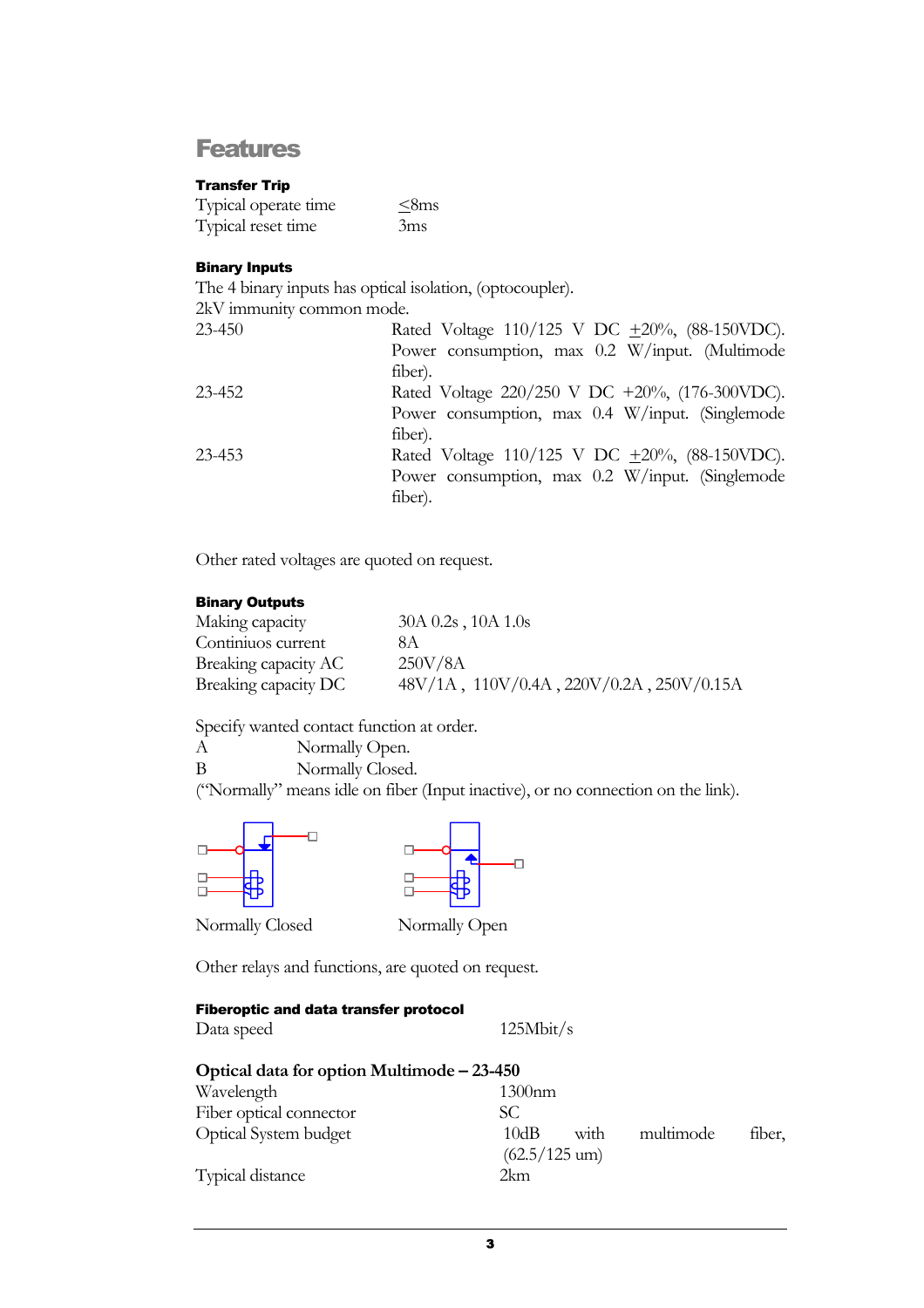#### **Optical data for option Singlemode – 23-452 and 23-453**

Wavelength 1550nm Fiber optical connector SC Typical distance 80km

Optical System budget 31dB with singlemode fiber, (9/125 um)

#### Power Supply.

48V DC to 250V DC,  $\pm 20\%$ 110V AC to 230V AC, 50Hz,  $\pm$  20%. AC and DC connector IEC 320, 3 pin. Power consumption <20W.

Specify supply voltage or connector at order.

#### Transfer Trip time

The propagation delay for a signal in a fiber optic cable is about 5ns/m. At 2 km of fiber this gives a delay of 0,01ms. At 80km of fiber this gives a delay of 0,4ms. The delay of the Binary input is 1 ms. The delay of the Binary output is  $\leq$ 7ms.

The typical transfer trip time is  $\leq$ 8ms.

#### Physical size

The unit is intended to be mounted in a 19" rack. By adjusting, the rack mount brackets, the unit can also be mounted on a wall or similar.

| Height | $45 \text{ mm}$                                   |
|--------|---------------------------------------------------|
| Width  | 483 mm (380 mm without rack mount brackets).      |
| Depth  | 173 mm (from front to back, connectors excluded). |
| Weight | $3 \text{ kg}$                                    |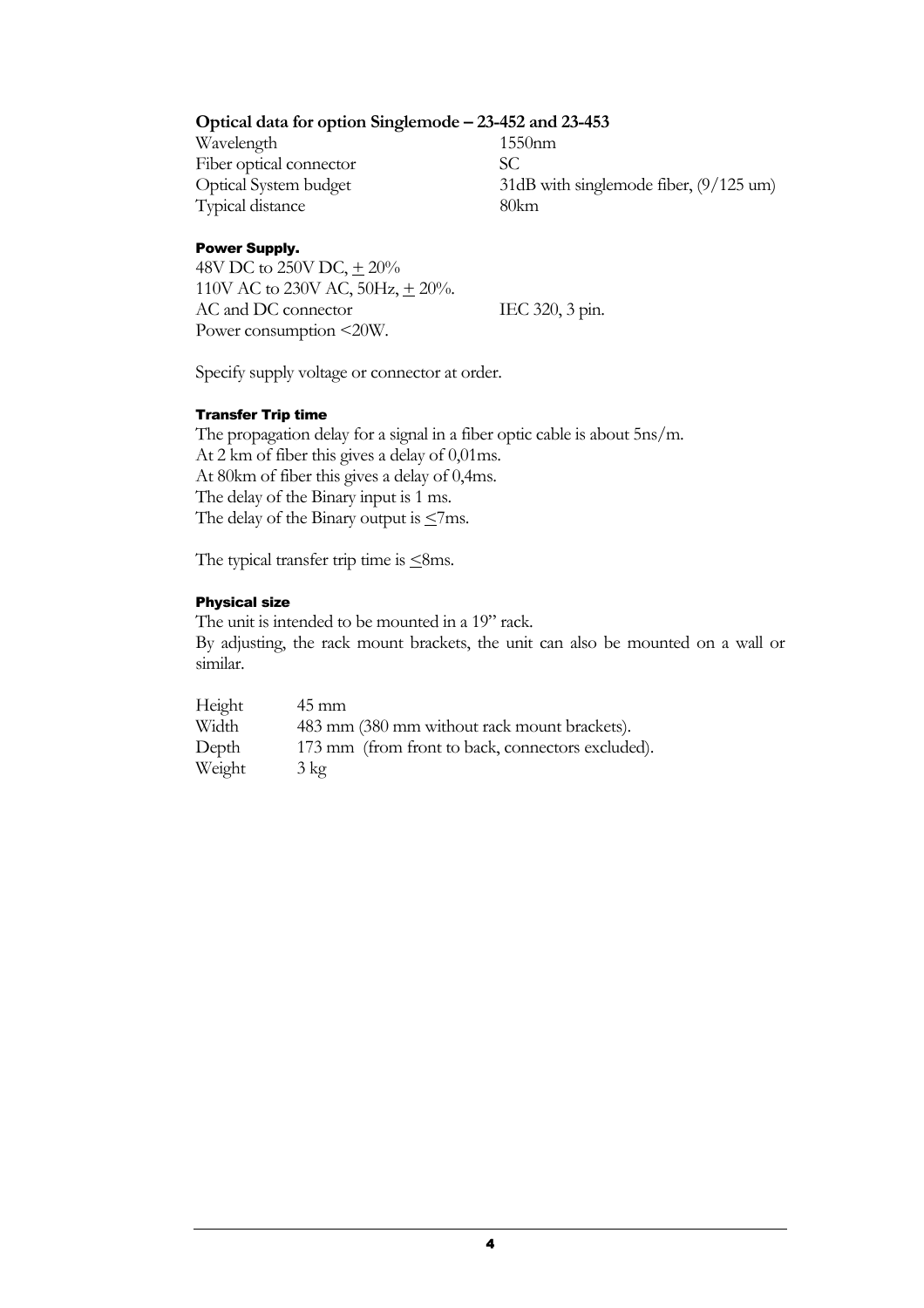## Unpacking.

Check that all packing material has no damage. If damages are discovered on packing material, contact your shipping company, before unpacking.

The delivered product consists of several parts. Check that all part are present according to list, and have no damage.

|                             | Quantity                    | Part number      | Description                                    |
|-----------------------------|-----------------------------|------------------|------------------------------------------------|
|                             |                             | $23 - 450$ ,     | Fiber Optic Transfer Trip Link                 |
|                             |                             | 23-452           | (Part number includes all parts in this list). |
|                             |                             | $\alpha$         |                                                |
|                             |                             | 23-453           |                                                |
| $\mathcal{D}_{\mathcal{A}}$ | $\mathcal{D}_{\mathcal{L}}$ | 60-00-5387       | Rack Mounting Bracket                          |
| 3                           | 8                           | 50-65-1673       | Screw, MFX-H M3x5 FZB                          |
| $\overline{4}$              |                             | 50-65-0106       | Power cord, 1.8m European connector.           |
| 5                           |                             | 50-55-0313       | 8 pin Phoenix MSTB2,5/8-ST-5,08 F              |
| 6                           |                             | 50-55-0314       | 12 pin Phoenix MSTB2,5/12-ST-5,08 F            |
| 7                           |                             | $50 - 65 - 5030$ | Rubber feet                                    |

Product 23-450 / 23-452 / 23-453 consists of:



23-450, *(Part number includes all parts in list above)*.

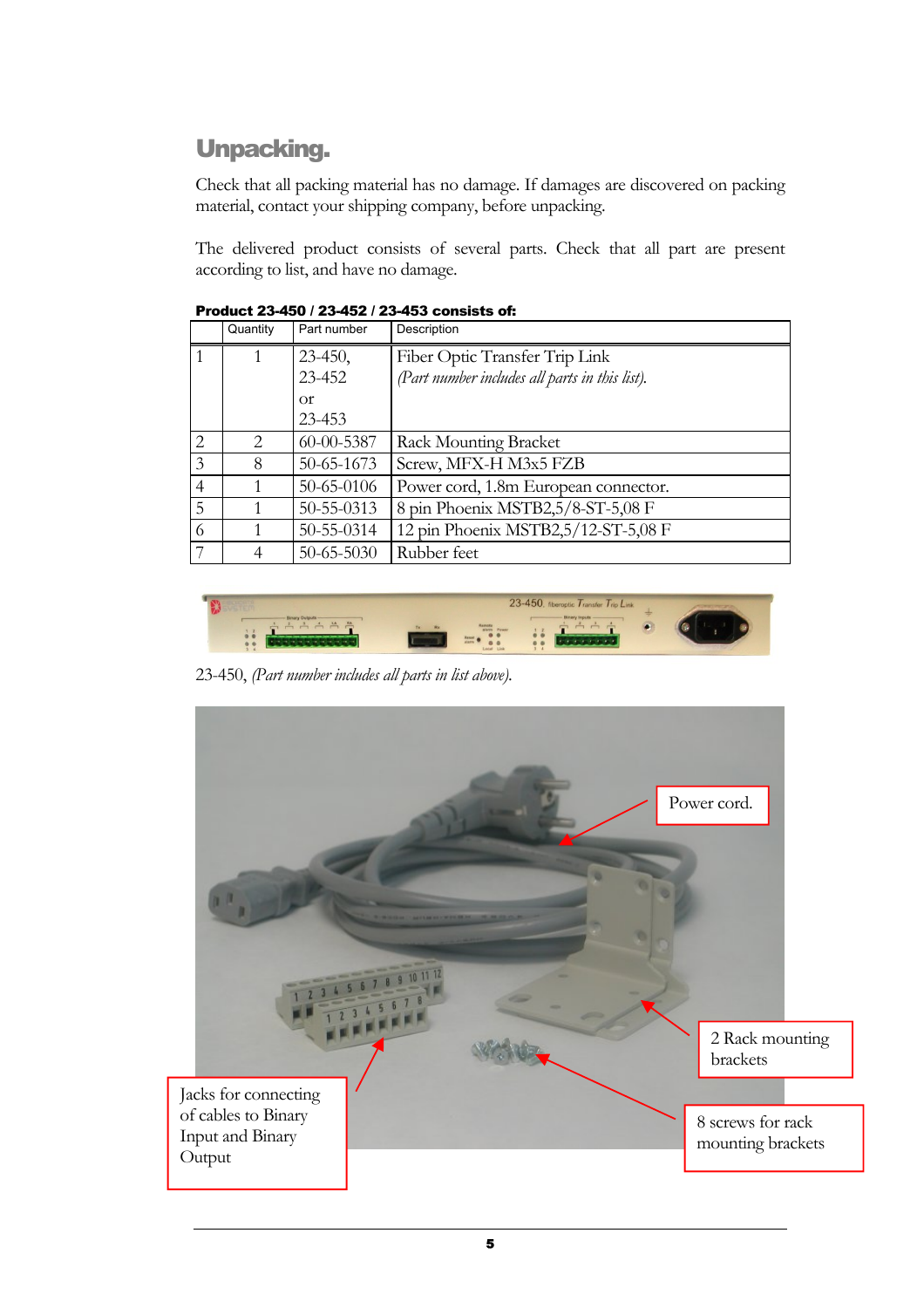# Installation.

#### Serial number.

The products serial number is the best way for Fiberdata System to identify the product.

If the serial number is not noted on your delivery notes, please add the serial number to your own product documentation. This will be useful at future contact with Fiberdata System.



#### Back Panel.

There are no connections or indications on the back panel.

#### Binary Inputs.

The binary inputs, are designed to be used with DC-voltage.

| 23-450 | 85 to 150VDC. |
|--------|---------------|
| 23-452 | 176 to 300VDC |
| 23-453 | 85 to 150VDC. |

Don't connect any other voltage source. (Other voltage ranges can be quoted on request).

The connections must be made observing the polarity of the signal.

Connections are made to the screw terminals of the 8 pin Poenix-connector delivered with the product. Item 5 in the part list, under "Unpacking", in this manual.

| <b>Binary Input signal</b> | Terminal |
|----------------------------|----------|
| Input $1 +$                | Pin 1    |
| Input $1 -$                | Pin 2    |
| Input $2 +$                | Pin 3    |
| Input $2 -$                | Pin 4    |
| Input $3 +$                | Pin 5    |
| Input $3 -$                | Pin 6    |
| Input $4 +$                | Pin 7    |
| Input $4 -$                | Pin 8    |

All binary inputs are galvanically separated by the use of optocouplers.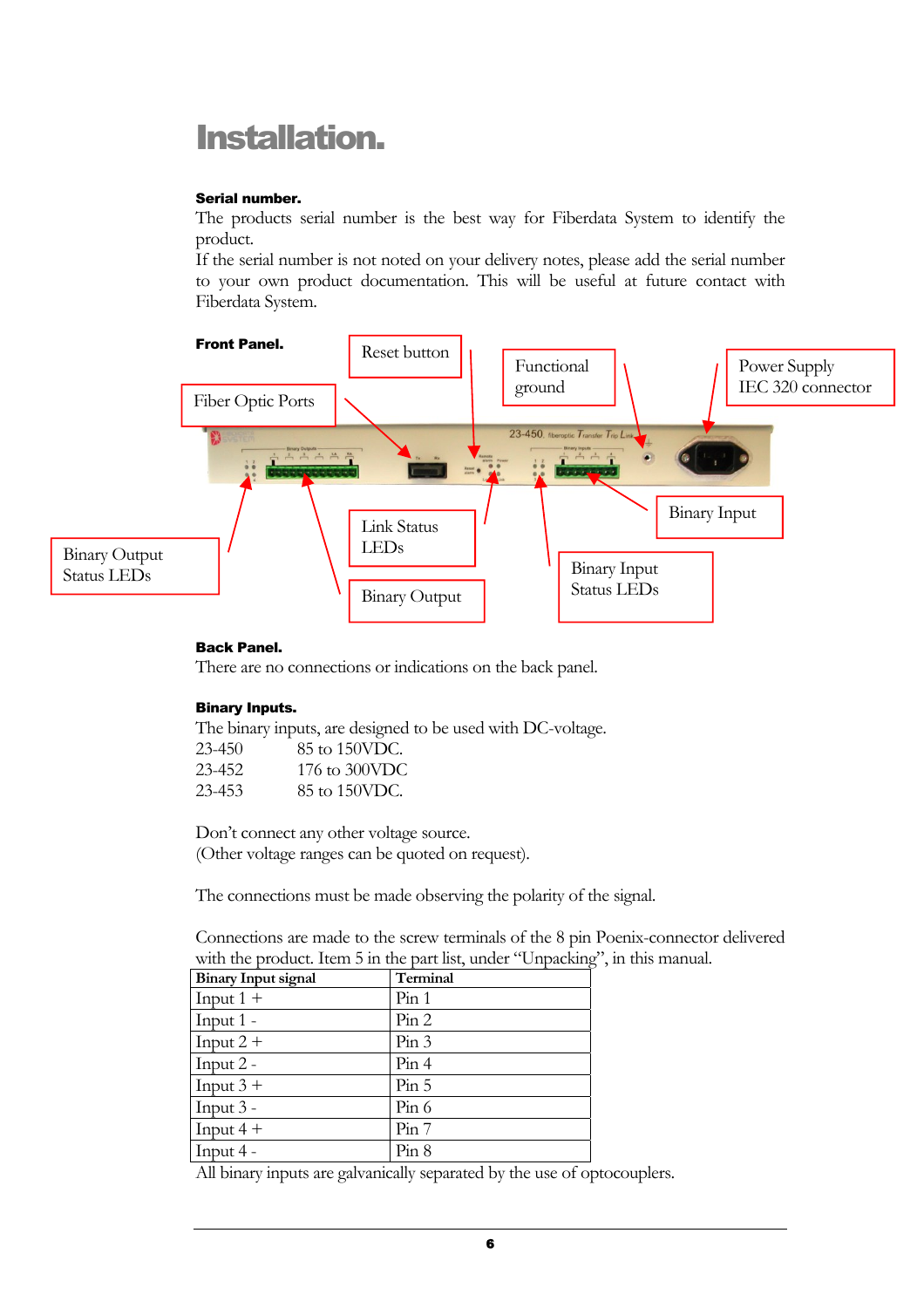#### Binary Outputs

The binary outputs are potential free contacts of electromechanical relays. Check under "Features" in this document for relay data.

Connections are made to the screw terminals of the 12 pin Poenix-connector delivered with the product. Item 6 in the part list under "Unpacking" in this manual.

| <b>Binary Output signal</b> | Terminal |
|-----------------------------|----------|
| Output 1                    | Pin 1    |
| Output 1                    | Pin 2    |
| Output 2                    | Pin 3    |
| Output 2                    | Pin 4    |
| Output 3                    | Pin 5    |
| Output 3                    | Pin 6    |
| Output 4                    | Pin 7    |
| Output 4                    | Pin 8    |

#### Alarm Relays Outputs

The Alarm outputs are potential free contacts of electromechanical relays. Check under "Features" in this document for relay data.

Connections are made to the screw terminals of the 12 pin Poenix-connector delivered with the product. Item 6 in the part list under "Unpacking" in this manual.

| <b>Binary Output signal</b> | Terminal |
|-----------------------------|----------|
| Local Alarm                 | Pin 9    |
| Local Alarm                 | Pin 10   |
| Remote Alarm                | Pin 11   |
| Remote Alarm                | Pin 12   |

#### Fiber Optic Port.

The fiber optic connector is of SC type.

Make sure that the right type of fiber is used. Multi mode type for Multimode-option, (MM), and single mode fiber for singlemode-option, (SM).

Confirm that the attenuation of the fiber optic cable, including splices and patch cables, doesn't exceed the system budget. Don't forget to add a safety margin. Minimum safety margin is 3dB.

Make sure that the local fiber optic transmitter, marked Tx, is connected to the remote units fiber optic receiver, marked Rx.

And local Rx shall be connected to remote Tx.



Fiber Optic Port.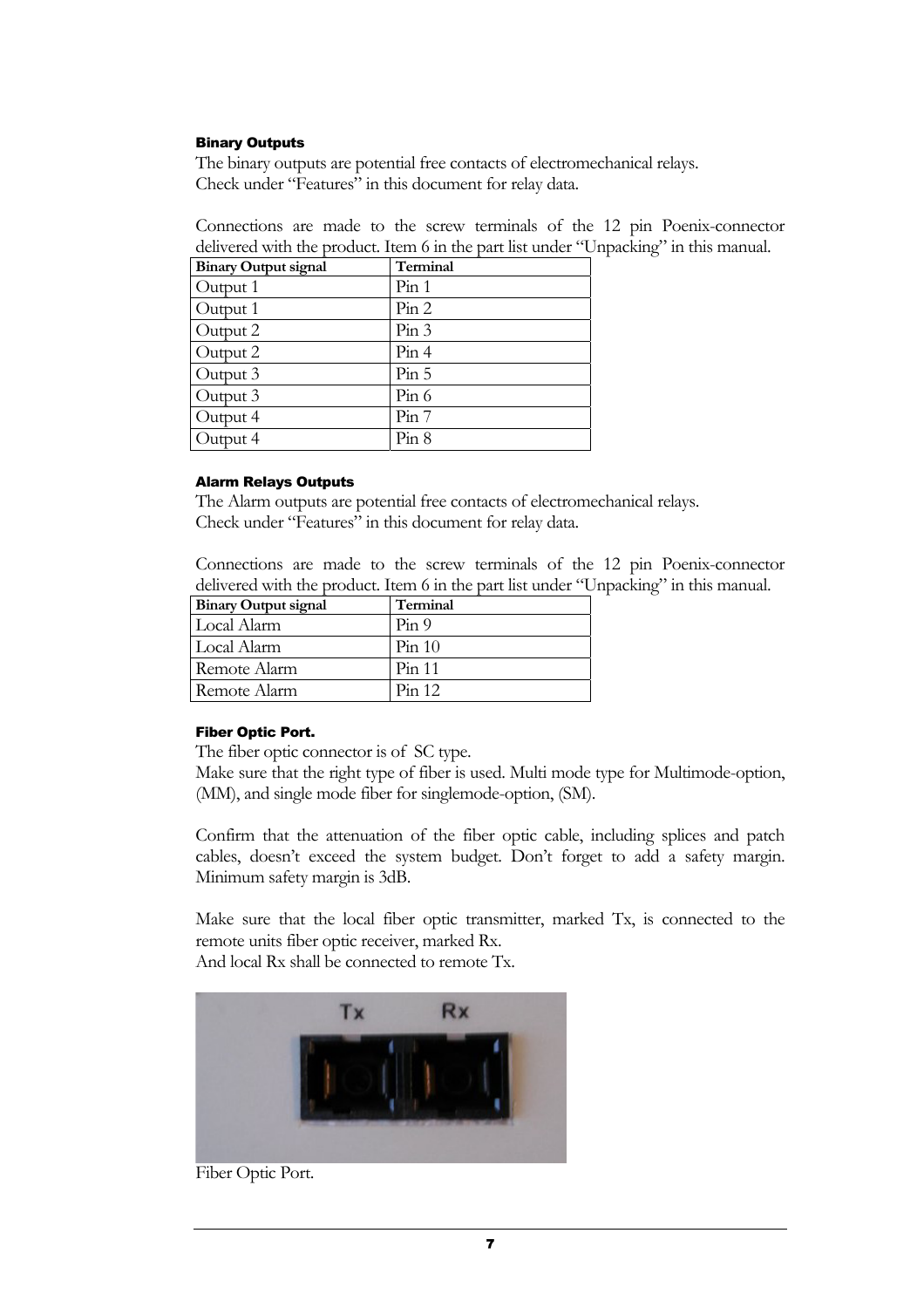#### Connection diagram.





To the left of the IEC 320 power supply connector, a reference ground/earth skrew is available.

Protective ground shall be connected to the IEC 320 power supply connector.

8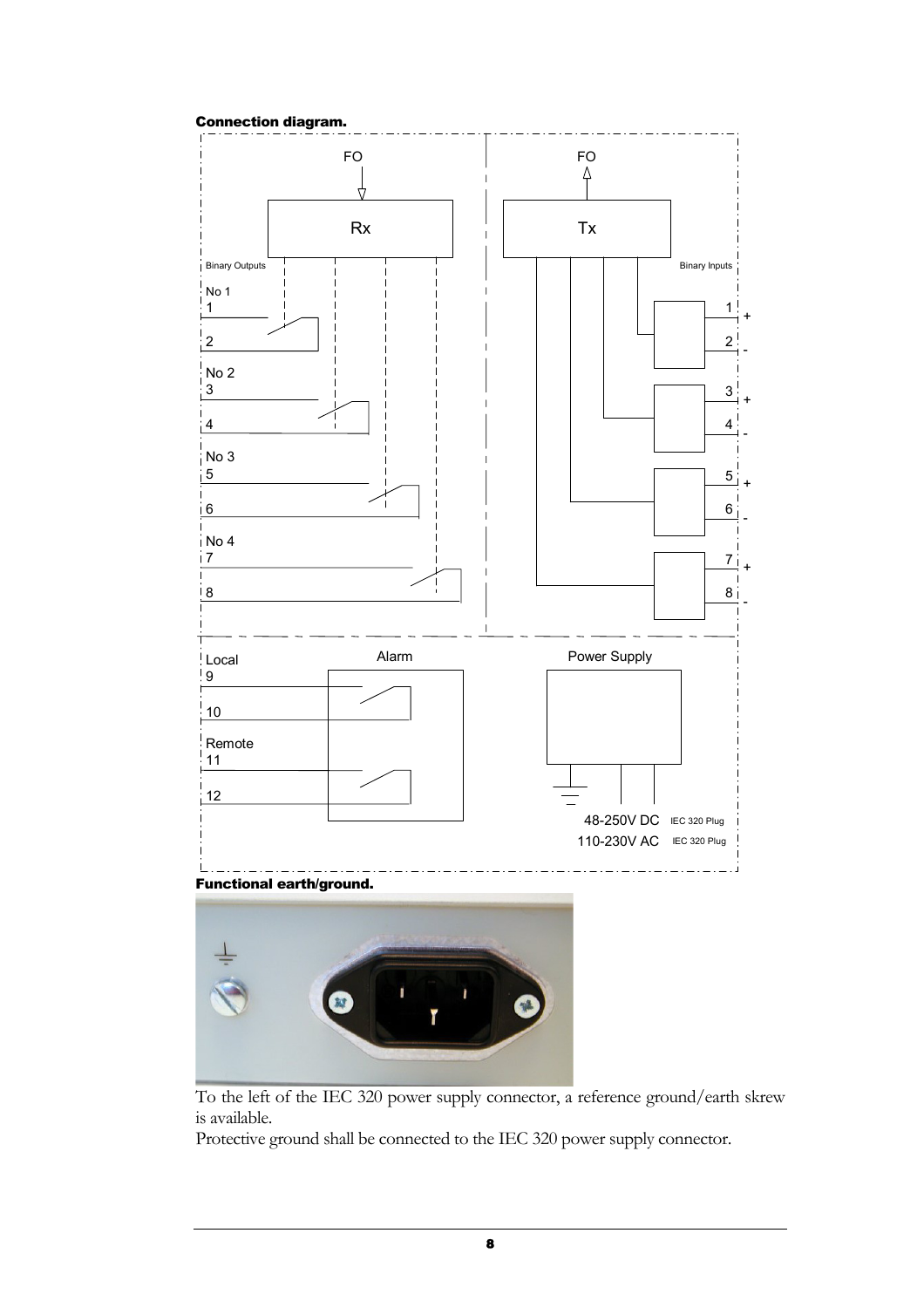# Start and usage.

#### Power on.

Connect the power cord to the unit and then to mains. Connect fibers. Press Reset alarm button on both sides of the link.

Now Link Ok shall be lit, (green). If the link doesn't work, try to cross-connect the fibers at one end. Press Reset alarm button again.

#### LED-status.

There are 4 LED-indicators for link-status, 4 LED-indicators for Binary Input status and 4 LED-indicators for Binary Output status.

| Link OK       | Green | Data carrier/sync detected at fiber input/Rx. |
|---------------|-------|-----------------------------------------------|
| Power ON      | Green |                                               |
| Remote alarm  | Red   | Remote alarm. (Remote unit has detected       |
|               |       | link error).                                  |
| Local alarm   | Red   | Local alarm (Link error detected in unit).    |
| Binary Inputs | Green | Status of Input signals.                      |
| 1, 2, 3, 4    |       |                                               |
|               |       | Binary Outputs Green Status of Output relays. |
| 1, 2, 3, 4    |       |                                               |



Binary Input Status LEDs.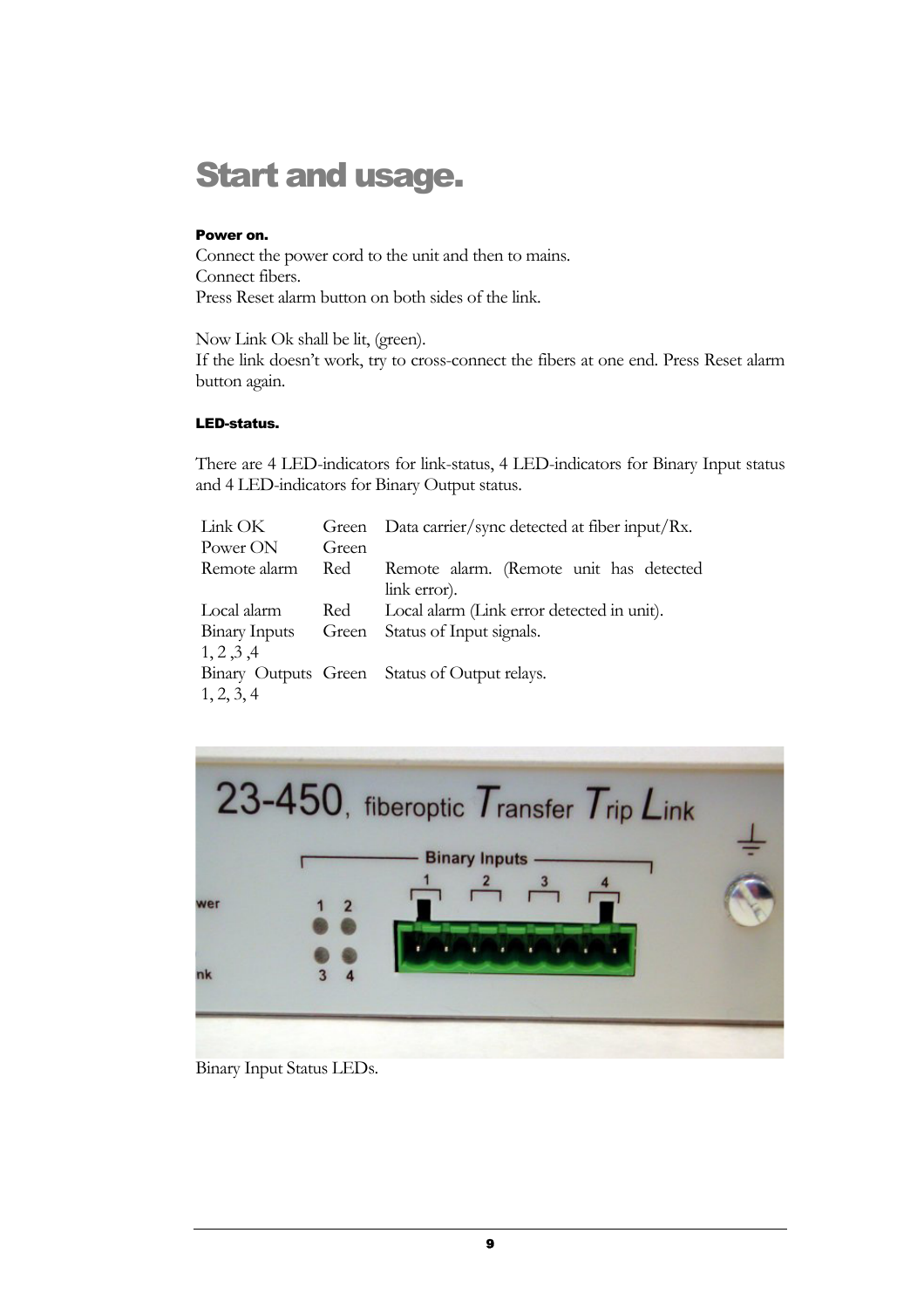

Binary Output Status LEDs.



Link Status LEDs and Reset alarm button.

If Local alarm is triggered it will be activated, LED lit, until Reset alarm button is pressed.

Remote alarm is only used/valid in duplex mode, (2 fibers). The Remote alarm LED shows the status of the remote unit. The Remote alarm LED will only be active as long as the remote unit detects an error, (no memory function).